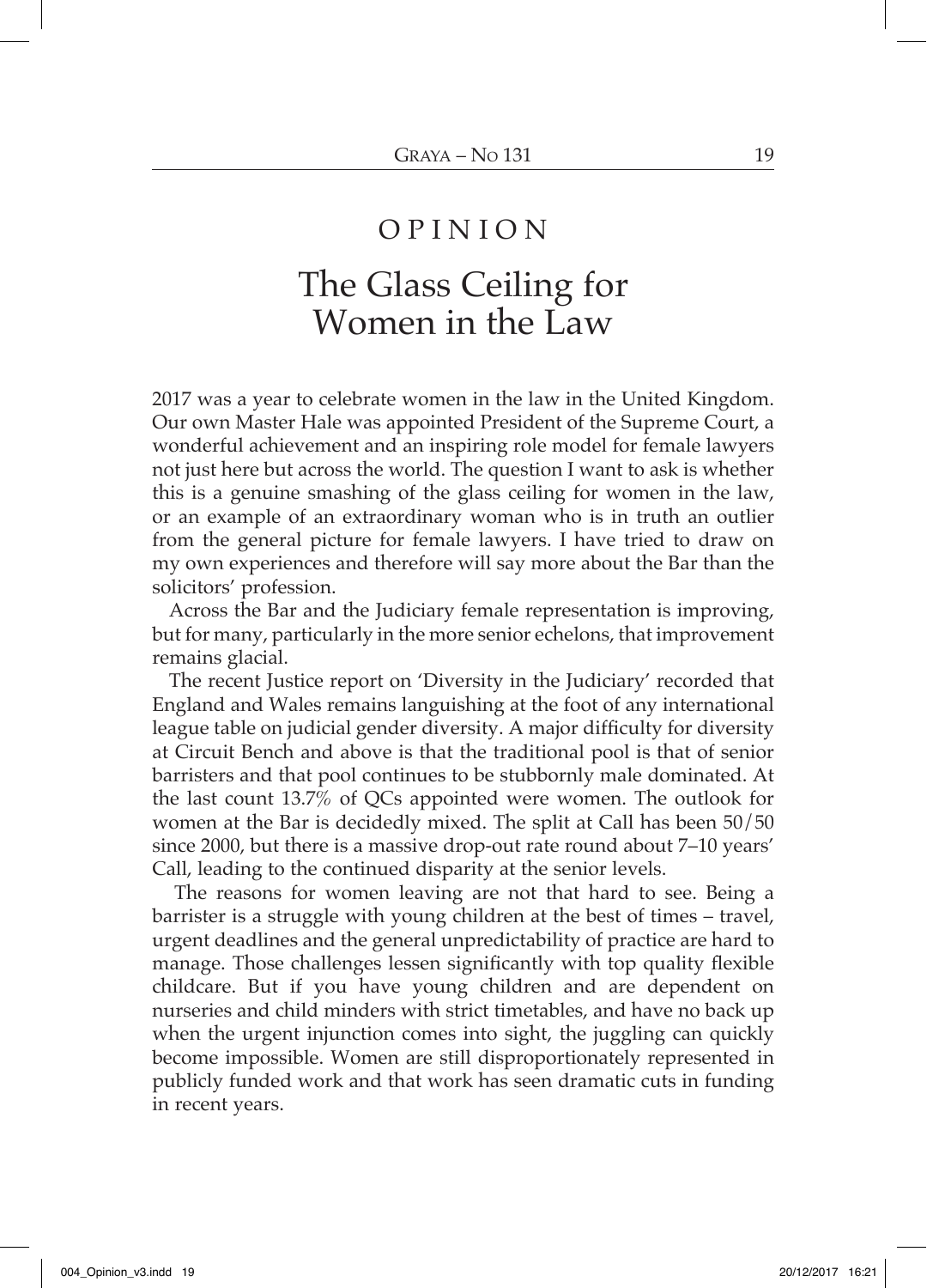I often hear people say that women 'choose' to work fewer hours at the Bar and are less ambitious than men. If that is a genuine 'choice', fantastic – staying at home with children or taking a less intensive job can be great choices. However, too often there is no genuine choice involved. The combination of societal and financial pressure means the female barrister gives up her hard won, and often much cherished, career at the Bar. She then, however 'able' and well suited to the role, is not in a position to apply to be a senior judge. This means a real talent is lost to the profession and ultimately the public.

So is this a necessary outcome about which we can do no more than feel a bit sad but assume that little can be done? Absolutely not. First, why are women still disproportionately going into less well paid areas of law and then almost certainly earning less when they get into them? My own view is that this is where subconscious bias rears its head (and it has to be admitted in some cases rather more conscious bias). In considering this issue I want to express my gratitude to Daniel Kahneman's amazing book *Thinking Fast and Slow*, a book that genuinely changes how you think. One of the many great passages describes the change in practice in auditioning for musicians in major orchestras in the 1980s. The moment the auditions changed to having the musician play behind a curtain the proportion of women shot up, although the sole criteria, i.e. musical ability was precisely the same.

There are so many subconscious biases that we – men and women – are guilty of: women don't think quite as analytically as men; women bring emotions into analysis, so women are better at more 'human' areas of law; when women have children they don't want to work as hard so they 'choose' to do less well paid/high status work. I have heard each one of these thoughts expressed by very senior members of the Bar/Judiciary. My personal experiences include being introduced by one very senior barrister to another even more senior barrister in a case we were all in as my clients' 'care package'. I have heard frequent disparaging comments about female judges as being too emotional and inclined to take into account irrelevant matters, such as the real life implications of their judgments, but equally of women barristers being 'too pushy' or 'too aggressive'.

Then there is the Everyday Sexism and the tolerance of discrimination that would be much harder to maintain in a solicitors' firm with a human resources department. There are I suspect a number of chambers that steadfastly fail to implement the BSB rules on fair allocation of work,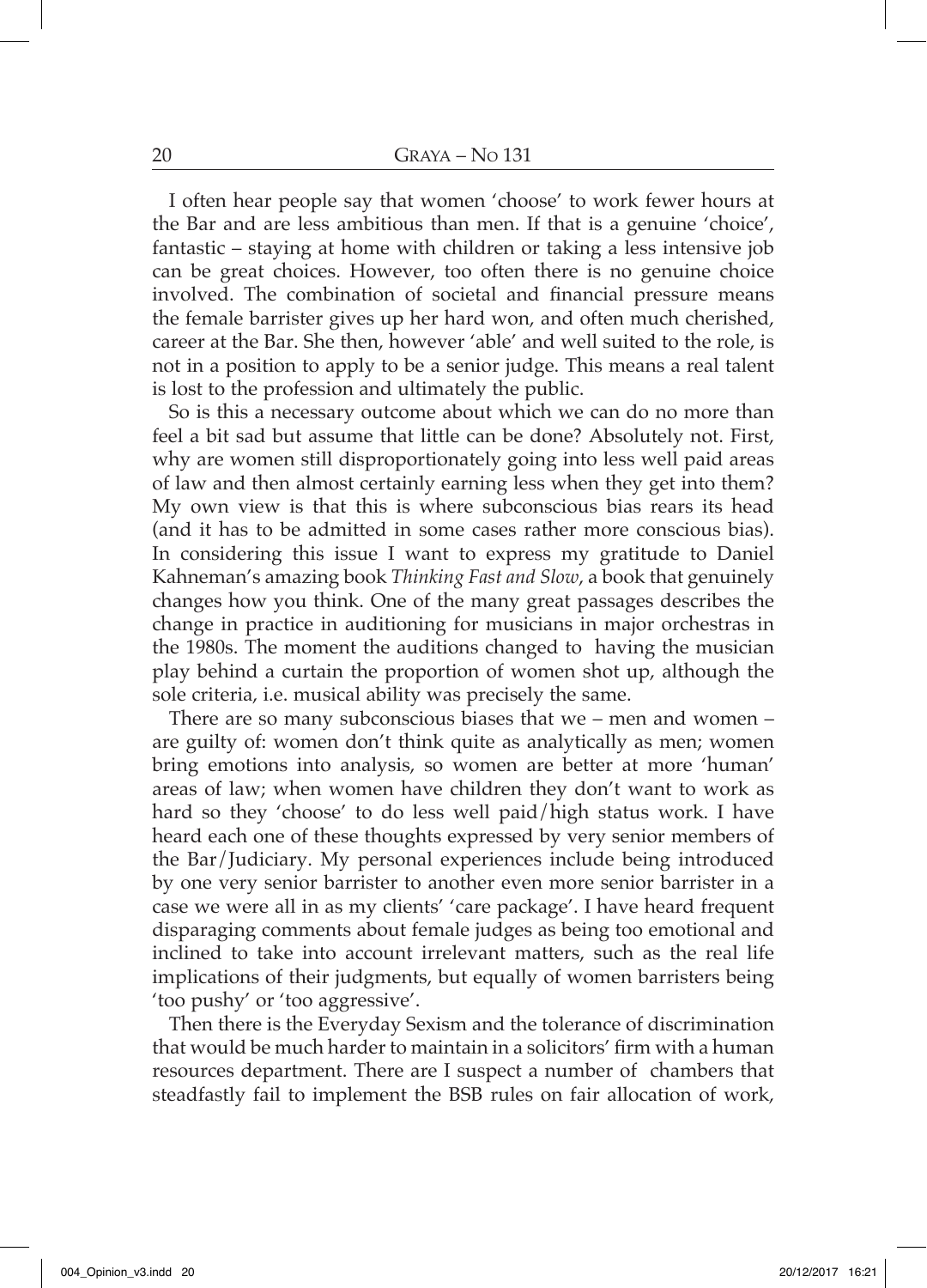and simply turn a blind eye to the way women are channelled away from certain types of work. Senior men are allowed by chambers never to work with female juniors on the ground it is a personal choice for the QC. The Bar Council report 'Snapshot' records numerous comments about female criminal barristers being channelled into sexual crime and away from the more career enhancing work. Equally, it is striking how relatively few women there are in the senior echelons of the chancery/ commercial Bar. I recently had to look at a large number of terrorism cases in the High Court and above. It was striking how few were allocated to female judges, again with the notable exception of Master Hale.

Women get to the critical 5–10 years' Call already at a disadvantage. Then the problems really start if they have children. Whereas a male barrister who takes time out for the Christmas play is praiseworthy as a 'hands-on' dad; very quickly the female barrister is judged as not being serious about her career and is not promoted to the same degree. If the children are sick then the default position is the mother either stays at home or frantically tries to sort the situation. Gradually the struggle to keep one's practice going becomes simply too much and sometimes not financially worth it.

But there are ways round these problems. I kept my practice going with three small children thanks to Treasury Panel work and the many female solicitors at the Treasury Solicitor's who understood why cons after 5pm were a no go area and were probably grateful for my insistence of going home at 5pm. A supportive partner who is genuinely committed to equal childcare is a boon to be treasured, but should not have to be a prerequisite to a successful career.

Clerks can be a make or break. If chambers want advice on how to retain women, get a female clerk who has had children. There are many fantastic clerks who are both supportive and creative. Many clerks appreciate that it is a complete waste to support a woman in her first years and then make it so difficult for her to keep going that she either leaves the Bar or moves chambers. So, instead of expecting the recentlyreturned mother to spend six weeks in Birmingham and then blaming her for refusing to accept the brief, the enlightened clerk instead realises that cases in London are a much better idea.

Senior members of chambers are critical too. There is a tendency to blame clerks for the crisis in female retention, without barristers examining their own behaviour. Clerks will almost invariably set the